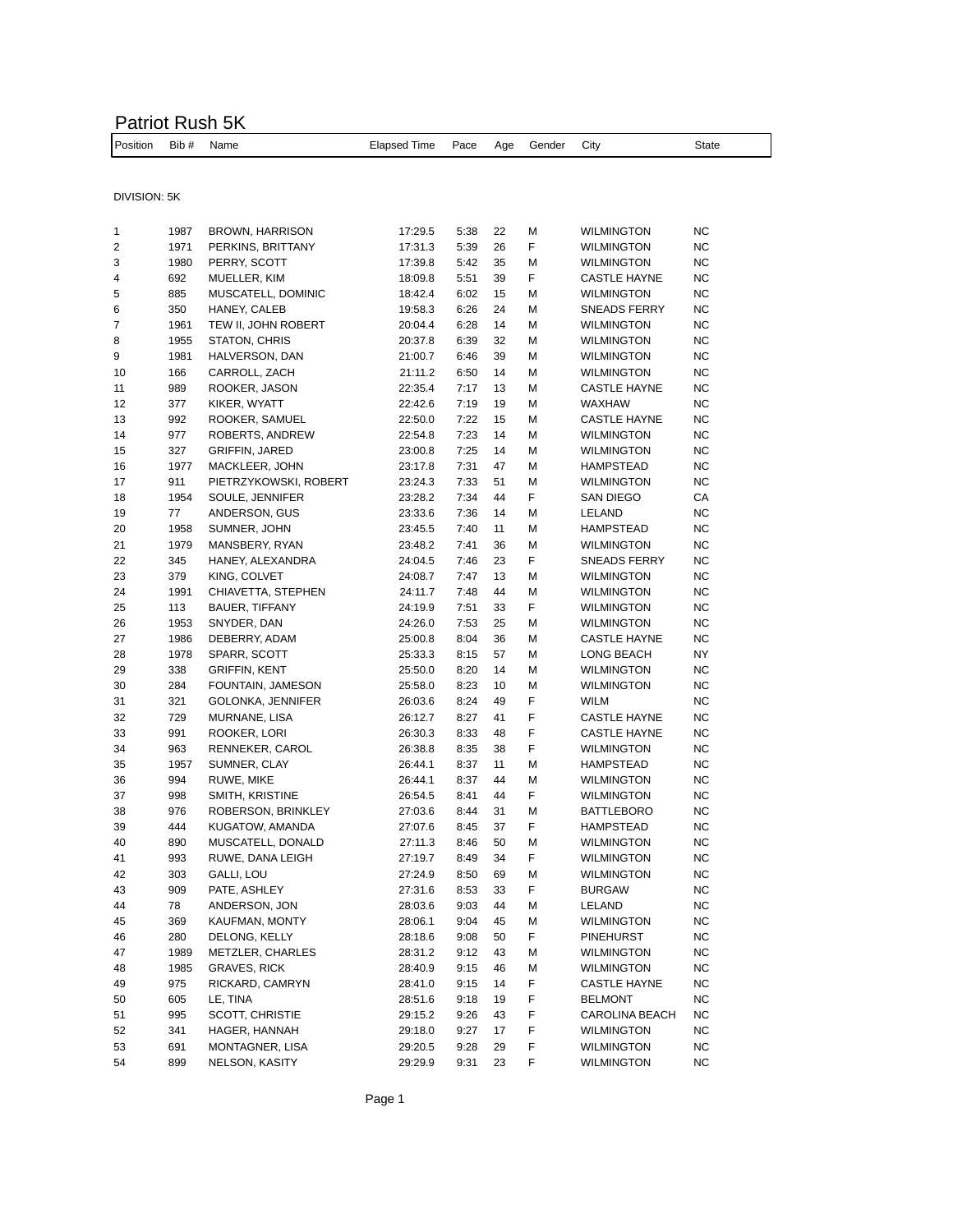| Position | Bib#        | Name                                  | <b>Elapsed Time</b> | Pace           | Age      | Gender | City                | State     |
|----------|-------------|---------------------------------------|---------------------|----------------|----------|--------|---------------------|-----------|
| 55       | 969         | RENNEKER, EVAN                        | 29:48.0             | 9:37           | 40       | М      | <b>WILMINGTON</b>   | NC        |
| 56       | 910         | PIETRZYKOWSKI, JEHNEL                 | 29:54.9             | 9:39           | 51       | F      | <b>WILMINGTON</b>   | <b>NC</b> |
| 57       | 615         | LEE, ROBERT                           | 30:34.8             | 9:52           | 45       | M      | <b>WILMINGTON</b>   | NC        |
| 58       | 897         | MUSCATELL, KAREN                      | 30:46.8             | 9:55           | 44       | F      | <b>WILMINGTON</b>   | NC        |
| 59       | 1962        | THORLEY, ABBY                         | 31:30.8             | 10:10          | 20       | F      | <b>CASTLE HAYNE</b> | <b>NC</b> |
| 60       | 1975        | SWAIN, SAM                            | 31:55.1             | 10:18          | 60       | F      | <b>WILMINGTON</b>   | <b>NC</b> |
| 61       | 162         | CARR, BONITA                          | 32:15.2             | 10:24          | 54       | F      | <b>WILMINGTON</b>   | NC        |
| 62       | 119         | <b>BEAN, CHRISTINE</b>                | 32:17.3             | 10:25          | 62       | F      | <b>WILMINGTON</b>   | <b>NC</b> |
| 63       | 1974        | LAYAO, ROXANNE                        | 32:21.6             | 10:26          | 31       | F      | <b>WILMINGTON</b>   | <b>NC</b> |
| 64       | 898         | MUSCATELL, KARINA                     | 32:22.3             | 10:26          | 10       | F      | <b>WILMINGTON</b>   | NC        |
| 65       | 111         | BARBER, MEGAN                         | 32:23.1             | 10:27          | 17       | F      | HAMPSTEAD           | NC        |
| 66       | 1976        | DOWD, ANTHONY                         | 32:32.3             | 10:30          | 45       | M      | ROCKY POINT         | <b>NC</b> |
| 67       | 602         | LANCASTER, LOGAN                      | 32:32.9             | 10:30          | 11       | M      | <b>HAMPSTEAD</b>    | <b>NC</b> |
| 68       | 1988        | TYRPAK, JENNY                         | 32:56.5             | 10:37          | 31       | F      | <b>WILMINGTON</b>   | NC        |
| 69       | 1960        | SNOWDEN, TAYLOR                       | 33:26.9             | 10:47          | 15       | F      | <b>WILMINGTON</b>   | <b>NC</b> |
| 70       | 533         | STEPHENSON, LAUREN                    | 33:35.0             | 10:50          | 32       | F      | <b>WILMINGTON</b>   | NC        |
| 71       | 1990        | <b>BARTH, DANIELLE</b>                | 33:53.2             | 10:56          | 17       | F      | ROCKY POINT         | NC        |
| 72       | 685         | MCLOUGHLIN, DENNIS                    | 34:08.8             | 11:01          | 66       | M      | HAMPSTEAD           | <b>NC</b> |
| 73       | 147         | <b>BIRD, ASHLEY</b>                   | 34:18.1             | 11:04          | 26       | F      | <b>WILMINGTON</b>   | <b>NC</b> |
| 74       | 445         | KUGATOW, BOBBIE                       | 35:11.6             | 11:21          | 9        | F      | <b>HAMPSTEAD</b>    | <b>NC</b> |
| 75       | 1984        | <b>WILLIAMS, TAYLEE</b>               | 35:12.2             | 11:21          | 8        | F      | ROCKY POINT         | <b>NC</b> |
| 76       | 999         | SMITH, MARTHA                         | 35:12.3             | 11:21          | 9        | F      | <b>WILMINGTON</b>   | NC        |
| 77       | 1983        | WILLIAMS, TIM                         | 35:15.5             | 11:22          | 39       | М      | ROCKY POINT         | NC        |
| 78       | 932         | PLASKY, LIBBY                         | 35:21.1             | 11:24          | 10       | F      | <b>WILMINGTON</b>   | <b>NC</b> |
| 79       | 926         | PLASKY, LESLIE                        | 35:23.4             | 11:25          | 42       | F      | <b>WILMINGTON</b>   | <b>NC</b> |
| 80       | 1982        | BRYDEN, DAVID                         | 35:28.5             | 11:26          | 68       | М      | <b>WILMINGTON</b>   | NC        |
| 81       | 217         | COLWELL, JENNIFER                     | 35:43.8             | 11:31          | 24       | F      | <b>ROCKY POINT</b>  | <b>NC</b> |
| 82       | 1000        | SMITH, TUCKER                         | 35:47.2             | 11:33          | 6        | M      | <b>WILMINGTON</b>   | NC        |
| 83       | 997         | SMITH, JASON                          | 35:50.5             | 11:34          | 41       | M      | <b>WILMINGTON</b>   | NC        |
| 84       | 1963        | THORPE, LEANN                         | 35:52.1             | 11:34          | 52       | F      | HAMPSTEAD           | <b>NC</b> |
| 85       | 152         | <b>BUNDY, CARTER</b>                  | 36:15.4             | 11:42          | 10       | M      | LELAND              | NC        |
| 86       | 334         | <b>GRIFFIN, JOHN</b>                  | 36:16.5             | 11:42          | 40       | M      | <b>WILMINGTON</b>   | NC        |
| 87       | 900         | PARISH, KAREN                         | 36:42.6             | 11:50          | 53       | F      | <b>WILMINGTON</b>   | <b>NC</b> |
| 88       | 1970        | YOUNG, SUSAN                          | 36:43.9             | 11:51          | 54       | F      | <b>WILMINGTON</b>   | NC        |
| 89       | 161         | <b>BUNDY, TYRONE</b>                  | 36:55.9             | 11:55          | 11       | M      | LELAND              | NC        |
| 90       | 548         |                                       | 36:55.9             | 11:55          | 34       | F      | <b>HAMPSTEAD</b>    | NC        |
| 91       | 567         | LANCASTER, KERRI<br>LANCASTER, LAUREN | 36:56.0             | 11:55          | 8        | F      | <b>HAMPSTEAD</b>    | <b>NC</b> |
|          |             |                                       |                     |                |          | F      |                     |           |
| 92<br>93 | 154<br>1969 | BUNDY, RONI                           | 36:57.1<br>37:08.5  | 11:55<br>11:59 | 44<br>42 | M      | LELAND              | NC<br>NC  |
| 94       | 272         | WHITEHEAD, CHRIS                      | 37:24.4             | 12:04          | 46       | F      | <b>BURGAW</b>       | NC        |
|          |             | SNOWDEN, DAYNA                        |                     |                |          | F      | <b>WILMINGTON</b>   |           |
| 95       | 981         | ROGERS, ANN                           | 37:45.7             | 12:11          | 62       |        | LAWNDALE            | NC        |
| 96       | 174         | SNOWDEN, CHRIS                        | 39:12.7             | 12:39          | 49       | М      | <b>WILMINGTON</b>   | <b>NC</b> |
| 97       | 934         | PREASE, FELICIA                       | 39:16.2             | 12:40          | 43       | F      | WILMINGTON          | $NC$      |
| 98       | 933         | PREASE, FELICIA                       | 39:16.6             | 12:40          | 43       | F      | <b>WILMINGTON</b>   | NC        |
| 99       | 658         | MARTIN, ANGELA                        | 39:54.8             | 12:52          | 49       | F      | HAMPSTEAD           | <b>NC</b> |
| 100      | 1959        | SUMNER, TRICIA                        | 40:24.9             | 13:02          | 39       | F      | HAMPSTEAD           | <b>NC</b> |
| 101      | 107         | ASLAKSEN, CLARE                       | 41:27.0             | 13:22          | 66       | F      | <b>WILMINGTON</b>   | <b>NC</b> |
| 102      | 240         | DAIL, OLIVIA                          | 41:33.3             | 13:24          | 10       | F      | <b>WILMINGTON</b>   | <b>NC</b> |
| 103      | 216         | CLEM, PARKER JANE                     | 41:33.9             | 13:24          | 11       | F      | <b>WILMINGTON</b>   | NC        |
| 104      | 688         | MCNAMEE, CHRISTINE                    | 41:38.7             | 13:26          | 63       | F      | <b>WILMINGTON</b>   | NC        |
| 105      | 389         | KNOLLS, MICHELLE                      | 42:05.9             | 13:35          | 41       | F      | <b>WILMINGTON</b>   | NC        |
| 106      | 281         | DULEY, ANDREA                         | 42:25.7             | 13:41          | 63       | F      | <b>WILMINGTON</b>   | <b>NC</b> |
| 107      | 206         | CLEM, AMY PARKER                      | 42:33.8             | 13:44          | 47       | F      | <b>WILMINGTON</b>   | <b>NC</b> |
| 108      | 224         | DAIL, DONNA                           | 43:02.8             | 13:53          | 42       | F      | <b>WILMINGTON</b>   | NC        |
| 109      | 1967        | WALKER, GINGER                        | 46:21.4             | 14:57          | 76       | F      | <b>WILMINGTON</b>   | <b>NC</b> |
| 110      | 683         | <b>MARTIN, MICHAEL</b>                | 47:41.2             | 15:23          | 49       | М      | HAMPSTEAD           | <b>NC</b> |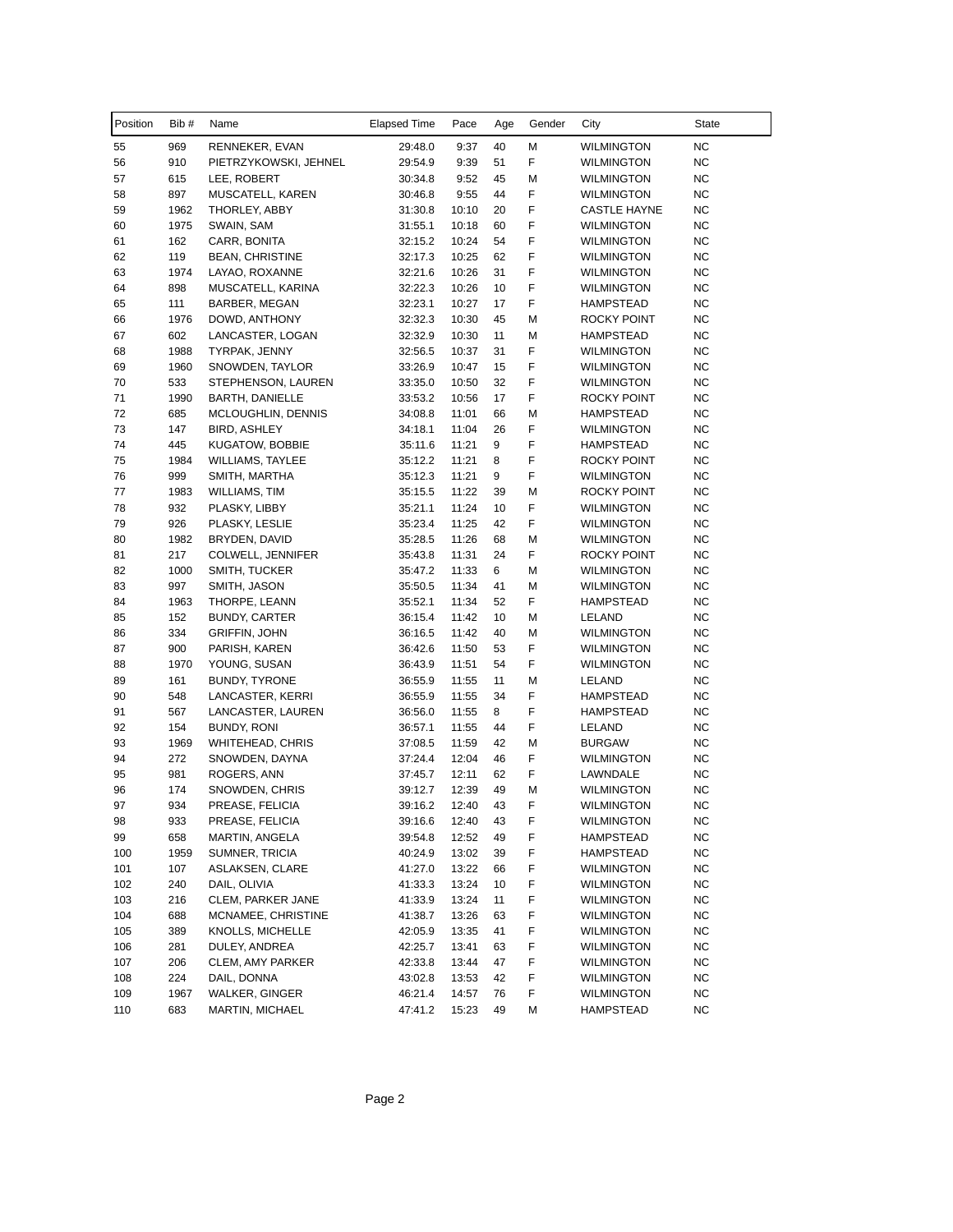| Position<br>Citv<br>Name<br>Pace<br>Aae<br>Gender<br>lapseo<br>Time<br>Bib #<br>-iar<br> | State |
|------------------------------------------------------------------------------------------|-------|
|------------------------------------------------------------------------------------------|-------|